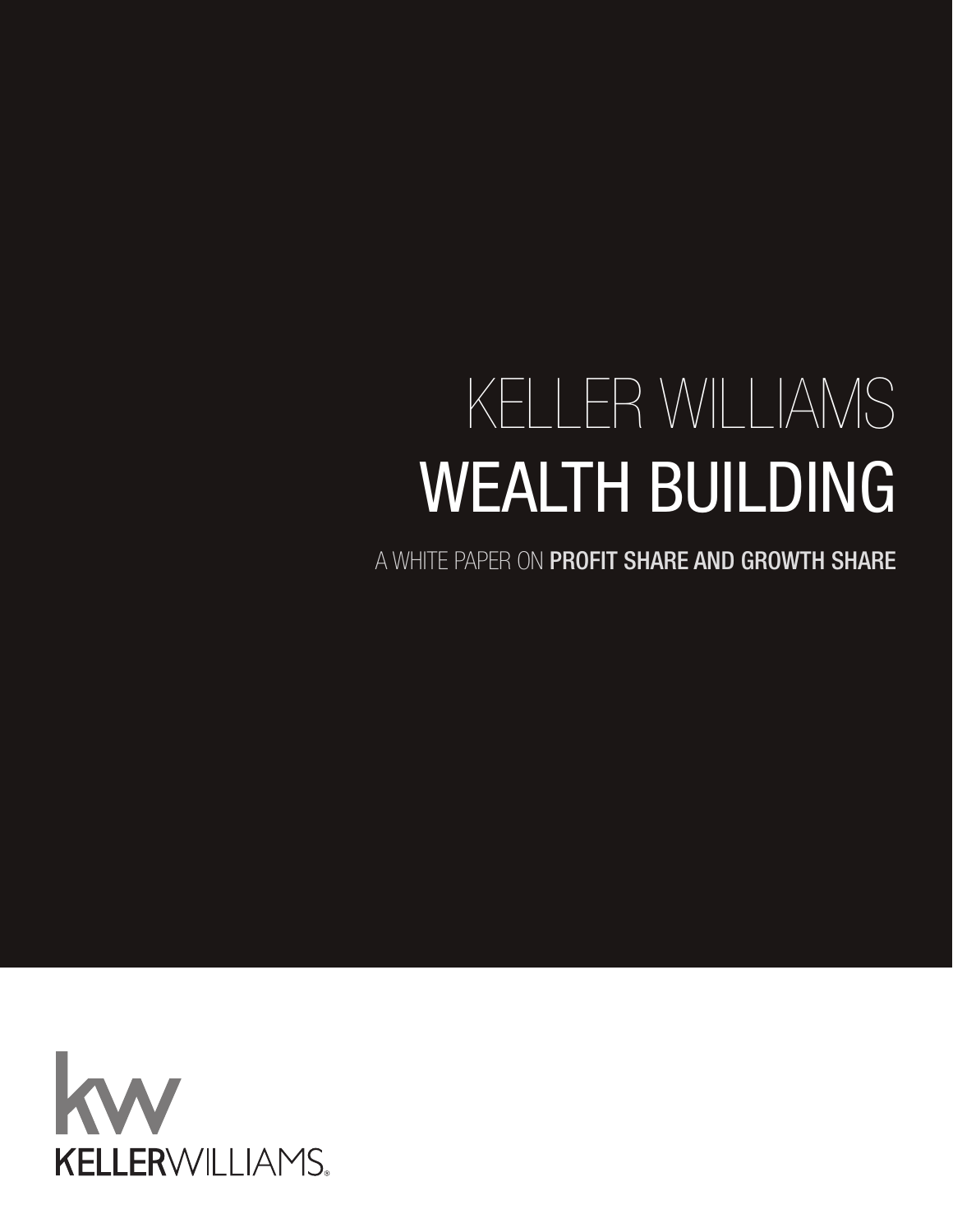At Keller Williams, we believe that associates are the driving force in growing their Market Centers and building the dominant real estate company in their market. This belief is one of many ways we disrupt the market and dominate the game of real estate, and it is the cornerstone of the unique business culture within our company.

Our associates have an unparalleled and unlimited opportunity to actively participate in the growth and productivity of their Market Center—and receive the financial rewards that come from their efforts. In the United States and Canada, the financial rewards are offered through our Profit Share program, in which owners share their office profits back with the associates who helped that office to grow. In other countries around the globe, Keller Williams offers a Growth Share program in which master franchisee owners and Keller Williams reward associates who help the company grow by sharing a portion of the company's revenue with those associates.

Because any Keller Williams associate can participate in either of the two programs, and both Profit Share and Growth Share are distributed across borders all over the world, the two different systems create a powerful wealth-building platform for those who help Keller Williams grow and succeed.

> "We aren't waiting for change to come to us, we're envisioning what's next." John Davis, CEO, Keller Williams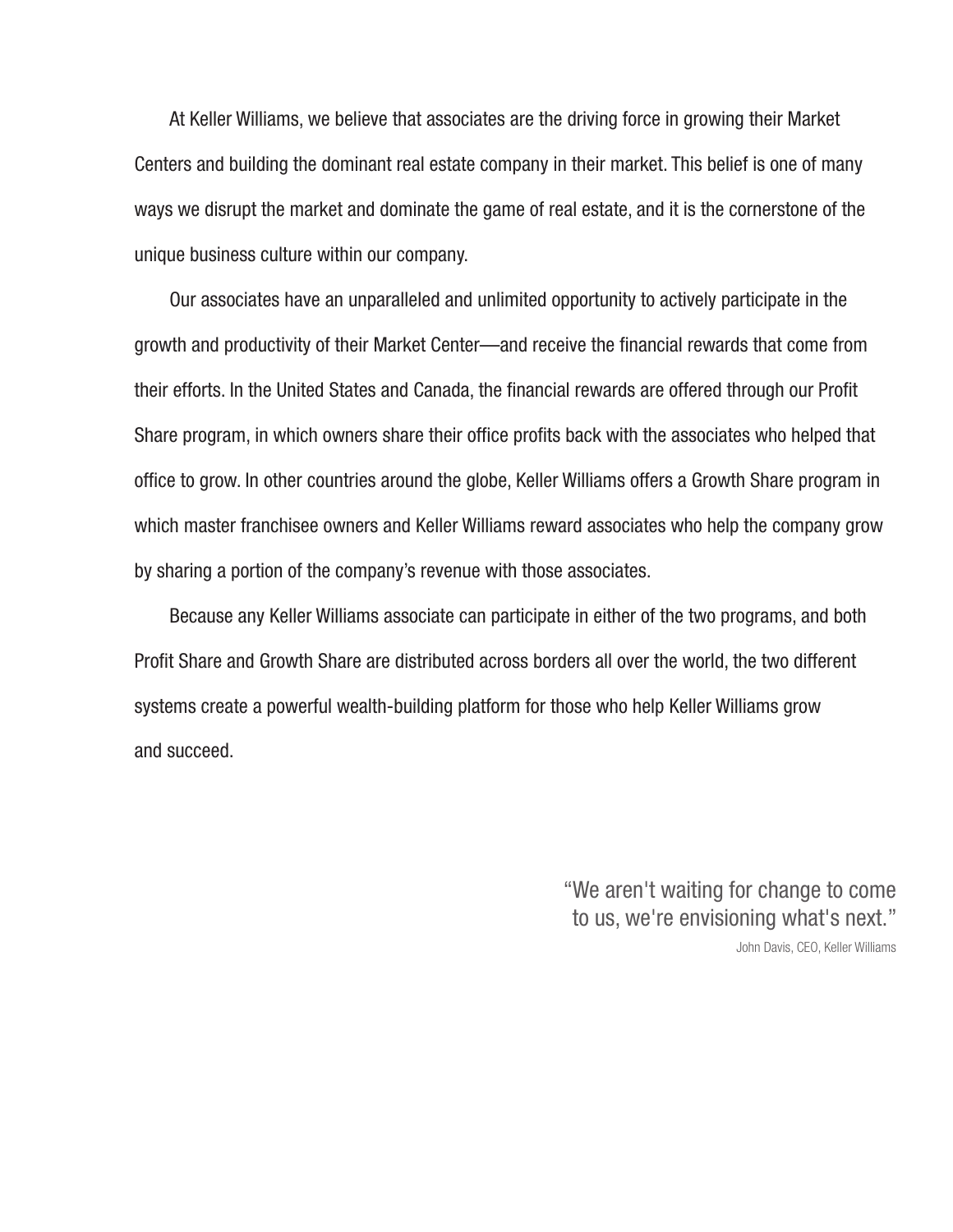## THE EVOLUTION

In 1986, Gary Keller and the first Associate Leadership Council (ALC) convened to reinvent Keller Williams. The young company, which was functioning as a traditional real estate company with traditional commission splits, had just lost seven of its top ten producers to a competitor. There was no discord; they were simply seeking better deals. Heeding the lesson, Gary turned to the ALC and began an extraordinary journey.

He proposed that he and the agents work together to construct a company with a world-class environment and world-class people. He envisioned a company that agents could enjoy and prosper in throughout their career—and beyond. He asked the ALC, "How can we build a company that no one would ever want or need to leave?" From the sessions that followed, this ALC constructed the WI4C2TS belief system, established higher commission splits so that agents could make their own personal business spending decisions, and developed the Profit Share program, a revolutionary system that treats associates in the company as if they were partners in the business.

Gary Keller and the ALC launched an early version of the program in 1987. By 1989, the program had solidified into a Profit Share system—one that is still in place in the United States and Canada. Sharon Gibbons, vice president of philanthropic administration, was Keller Williams' first Market Center Administrator (MCA) and worked through the numbers with Gary and the ALC. She was struck by the immense potential of this system and also recalls realizing the type of company they were building. "Think about owners giving back and investing in the people they work with," she says. "When owners take money out of their pocket and give it to the people they work with to thank them for helping to grow the company, it says a lot about what they think about them."

In 2010, the need for a wealth-building model that would work universally, regardless of how the real estate industry operated in a particular country, became apparant and the Growth Share program was born. The model complements how the business of real estate is run throughout the world, while offering a wholly new opportunity—the opportunity to receive revenue like an owner, without any investment.

# THE REVOLUTION

In most real estate companies, associates pay a portion of their commission to their office and their region in exchange for services. The office and region use that income to cover costs, and what's left over goes toward profit. Every real estate business is in business for profit, and usually the owners keep all of that profit. This practice makes sense: owners invest in businesses with the hope of seeing a return.

The Keller Williams wealth-building platform is different—and revolutionary—for two reasons. First, for the first time in the industry, agents and brokers became interdependent, sharing a mutual interest in success and working together to achieve financial goals. Second, although associates do not assume financial, legal, or management responsibilities, they are rewarded for growth with a portion of the revenue, as if they were an owner.

The key to the platform's success is the productivity and profitability of real estate agents. Keller Williams was crafted by real estate agents for real estate agents to be a company in which entrepreneurs could readily build thriving businesses. To create an environment sure to foster profitability and productivity, Keller Williams is committed to consistently delivering the world-class training, marketing, and innovation that will purposefully empower agents to grow their businesses.

It's a virtuous circle: when agents are flourishing, they naturally tell others about the opportunity and this leads to further growth. A single office manager can never be as powerful as the combined efforts of every agent in the office.

These successful associates are then rewarded for the one activity that has the greatest impact on growing a Market Center or Region: referring associates. For agents and office owners, this means not only will they have more agents, they will also have more productive agents!

This wealth-building platform makes a bold statement and allows associates in the company to take on the mindset—and opportunity—of ownership anywhere in the world where Keller Williams has a franchise. Gary Keller explains, "We created programs that treat our real estate sales associates like legitimate stakeholders in the business. Associates can build a stake inside this real estate company that is as powerful as if they owned the company themselves."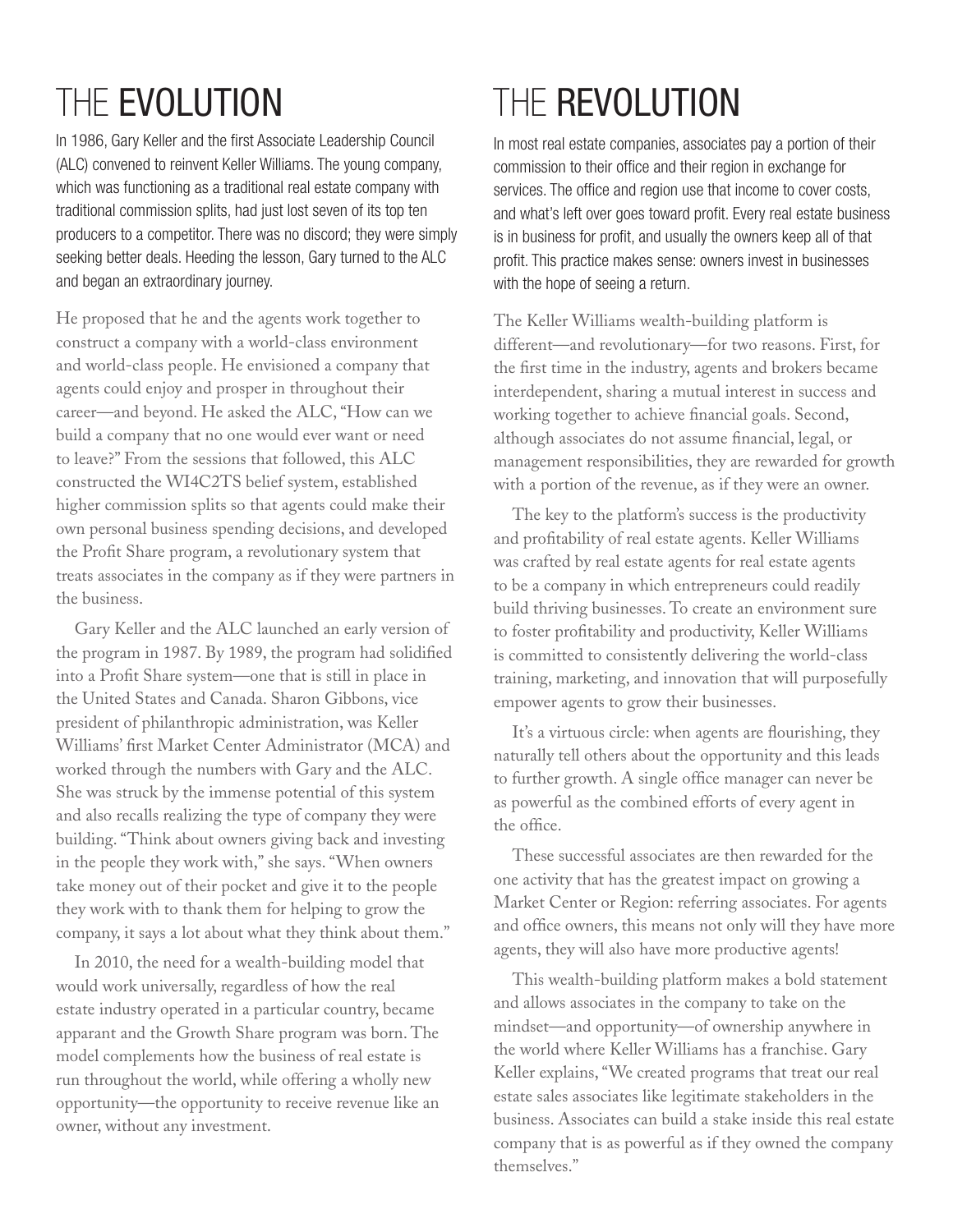# THE MODEL

Because associates have the opportunity to participate in both plans, and both Profit Share and Growth Share are distributed across borders, the two systems are creating a synergistic wealthbuilding platform for all members of the Keller Williams family.

#### Profit Share

In the Profit Share model, each month the Market Center splits its owner profit between the owners who risk their investments and the associates who helped the office grow. Though Market Center owners receive a slightly larger percentage of the split, associates are recognized and compensated for their direct contribution to the growth of the company.

#### Growth Share

In the Growth Share model, when an agent completes a transaction, they receive a commission, which is split between that agent and their office. Every month that office sends a portion of their revenue to Keller Williams and the Region. Unlike the Profit Share model, the associates participating in Growth Share enjoy a portion of their Region's bottom line, rather than that of the Market Center.

#### The Sponsor

Each of these programs are set in motion when an associate joins a Keller Williams office and names one person as the individual primarily responsible for bringing them to the company. It may not have been the first person or the last person they talked to about Keller Williams. It may be someone from their Market Center, or it could be someone from another region, province, or country. It is the person who was most impactful on their decision to join the company.

The potential is exponential. Everyone names a sponsor when they join Keller Williams, and the system rewards seven levels of sponsors.

- Level One are the individuals who directly name you as their sponsor.
- Level Two are the individuals who name your Level One people as their direct sponsors.
- Level Three are the individual who name your Level Two people as their direct sponsors, etc.

#### The Formula

A percentage of revenue is disbursed by Market Centers or Regions through the seven levels based on a set formula. Because these programs grow great branches like a family tree, they are often referred to as either a "Profit Share Tree" or a "Growth Share Tree."

When associates are part of the growth trajectory of any Keller Williams office, they can literally be rewarded with passive, potentially long-term income without any capital.

As of November 2017, the Profit Share and Growth Share programs have resulted in more than \$1 billion shared with participating Keller Williams associates since their inception.



KW Cumulative Profit Share from 1997–November 2017

Gary Keller and the first ALC crunched the numbers to construct a formula that optimally rewarded both owners who risked their investments and associates who helped grow the company. In subsequent years, the International Associate Leadership Council (IALC) has refined the system, but it has ultimately underscored the strength of the numbers as they exist.

When asked whether or not the systems work, Gary Keller replies with surety. "It's a mathematical formula. It's not a question of 'Does it work or not?' It's a matter of plugging in the numbers."

| Distribution<br>Percentages |
|-----------------------------|
| Level 7 = 12.5%             |
| Level 6 $=10\%$             |
| Level $5 = 7.5%$            |
| Level $4 = 5\%$             |
| Level $3 = 5%$              |
| Level 2 $= 10\%$            |
| Level $1 = 50\%$            |
|                             |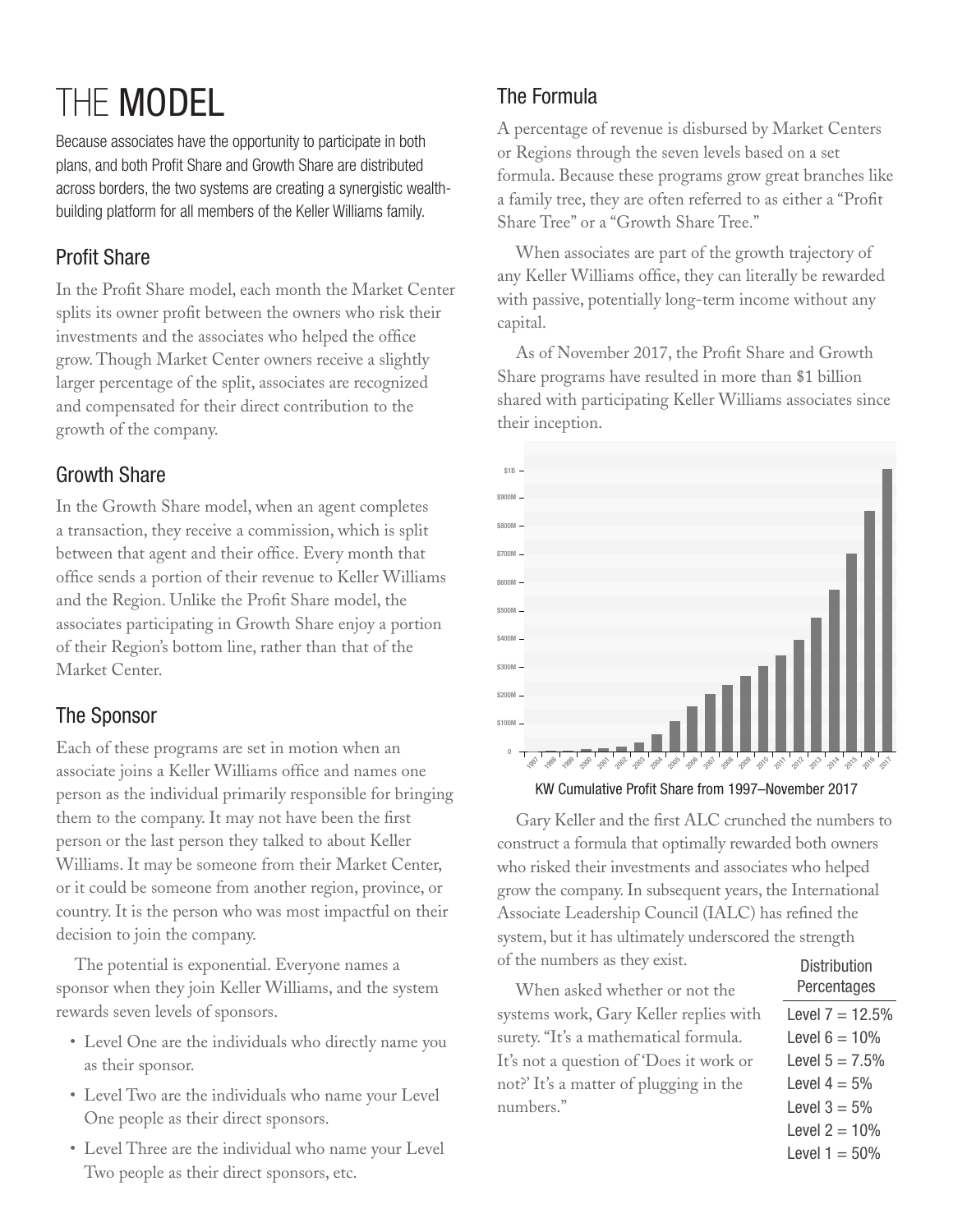#### Of Special Note

- 1. Once an associate has been with Keller Williams for three years and a day, he or she is "vested." This means the associate can leave Keller Williams and still receive their Profit Share or Growth Share.
- 2. If allowed by local laws, associates can bequeath their Profit Share or Growth Share to a beneficiary. It is a gift—one that can live on to create opportunities in the lives of loved ones or others in the community.
- 3. These systems give associates an opportunity to earn "100 percent-plus," meaning that a participating associate can earn far greater than the commission split they pay, effectively allowing them to earn more than if they were on a 100 percent split.

### THE CULTURE

Businesses all over the world have used profit sharing arrangements since they first appeared in France at the beginning of the nineteenth century. In the United States, large successful companies as varied as Southwest Airlines to Verizon have profit sharing structures in place. In the real estate industry, other companies use revenue sharing, but no other company has such a unique system based on an office's growth and production—as such a system would be difficult to maintain without the unique Keller Williams culture.

Mary Tennant, former president and current board member of Keller Williams, explained in the Stanford Graduate School of Business Case Study, HR-29, "We know for a fact that our systems don't work without our culture. We need our culture to reach our full potential."

In that same case study, Mo Anderson, former CEO and current vice chairman of the board of Keller Williams, stated that culture was "the glue that holds it all together." Sharon Gibbons, described the balance in the relationship by saying, "The systems are written for the culture and the culture exists for the systems."

Culture in a Market Center grows naturally and inevitably as a result of the models, systems, and resources that Keller Williams provides through its extensive training, marketing, and technology tools.

Marco Ottaviani is a professor of management and strategy at the Kellogg School of Management, Northwestern University. He is also a coeditor of *The B.E. Journal* 

*of Theoretical Economics*, and serves as a member of the editorial board of *The Review of Economic Studies* and *The Journal of Prediction Markets*. He has taught the Keller Williams Case Study in his strategy and organization course and says that the study is an opportunity to demonstrate to his students how a company might offer something different than what is being done in the industry. Of the Profit Share and Growth Share systems specifically, he says, "This system would be hard for competitors to replicate. All of the other things that Keller Williams has—such as the open books policy, the ALC, and the culture—work together to complement the system." In his course, Professor Ottaviani also covers the effects of the system. He points out that it can help attract and retain good agents, while instilling a sense of ownership in associates.

These wealth-building systems are extraordinary and exist as a business model thanks to the solidity of the Keller Williams culture. An uncompromising belief in the opportunities of shared success creates an infrastructure in which associates are supported to both take their businesses to the highest level and to participate as partners in their company. This underlying belief makes Profit Share and Growth Share possible and viable.

"Our wealth-building models are fundamental to the value we provide. By rewarding the associates who help our company grow and helping them build passive income for life, we create more opportunities for them and more opportunities for their families."

John Davis, CEO, Keller Williams

### FUNDING BIGGER LIVES

The amount of money anyone in the wealth-building systems receives is a reward. They are rewarded for growth like an owner, but without the personal risks of owning or investing any capital.

Unlike other forms of investment, these systems can boast the following:

- No financial risk
- No legal risk
- No down payment

Associates from Keller Williams tell stories of how the additional passive income stream has enabled them to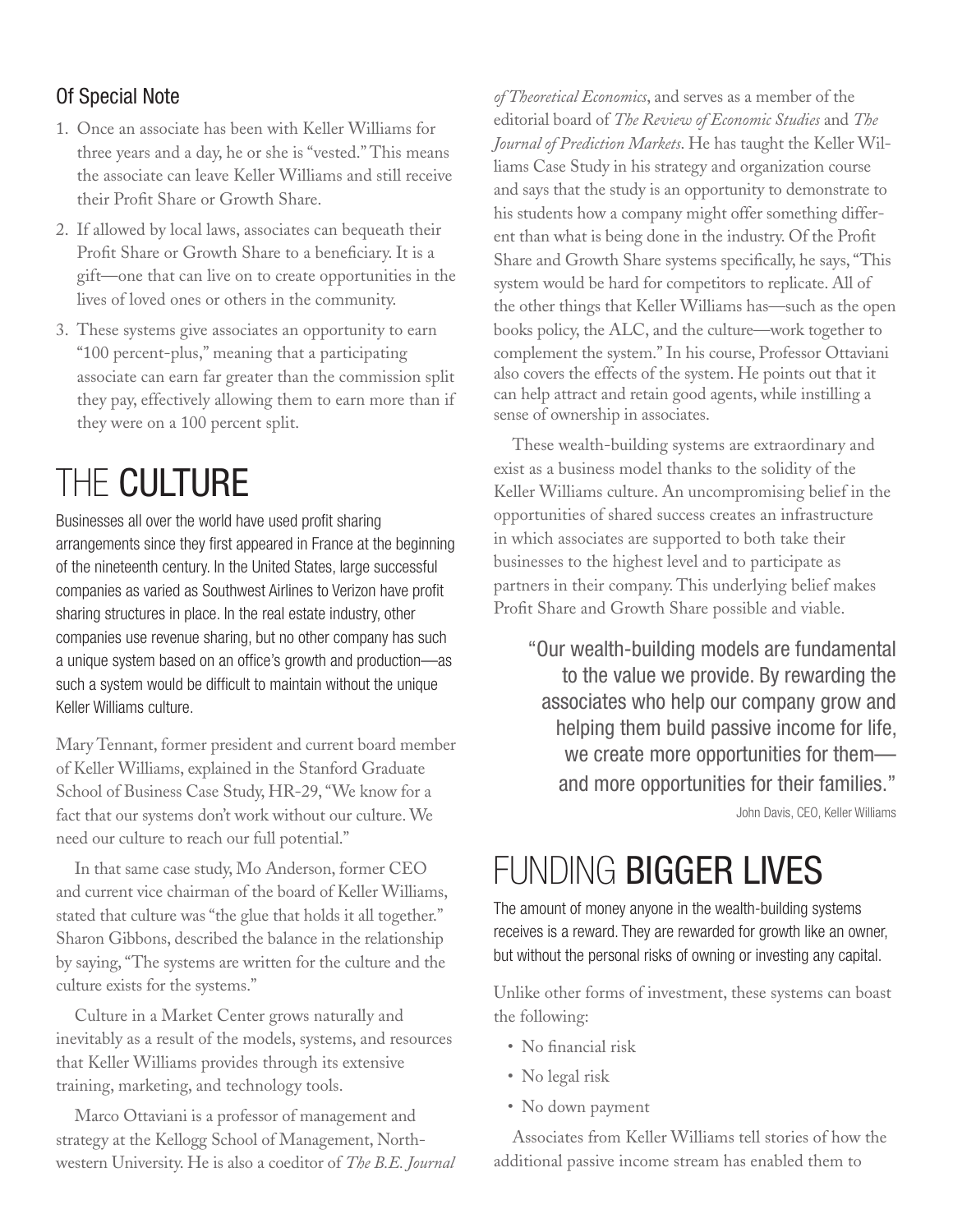send their children to college, to pay for medical bills, to buy cars, and even to invest in vacation homes. Associates tell poignant tales of this income being willed to families who desperately needed it, or to an elderly mother who no longer had someone to care for her.

These programs can be the income stream that enables an associate to profoundly change their financial destiny. In *Cashflow Quadrant*, Robert Kiyosaki argues that individuals can find financial freedom through income streams in four quadrants: Employee, Self-Employed, Business Owner, and Investor. He explains that you can find success through any of the quadrants, but that of the Business Owner and Investor will help you to achieve greater wealth at a faster pace than the other quadrants. Whereas an associate may typically experience the Self-Employed quadrant, when that associate builds his or her Profit Share Tree or Growth Share Tree, they essentially establish themselves in the Business Owner quadrant.

As Gary Keller states, "Our wealth-building platform is an equal opportunity, unequal reward system." Associates who have made the decision to participate in the program have seen their life changed forever—associates like W. Darrow Fiedler. Darrow didn't receive significant income in his first year of growing his tree; however, since

then he has received more than \$600,000. He explains that he enjoys using the money to make the lives of others better. It doesn't happen overnight. Sharon Gibbons explains, "We've had some people who received a dollar in their first check, and now they live—and live well—off their passive income." Indeed, Keller Williams now has Market Centers that distribute \$1 million or more in Profit Share every year and individual families who earn more than \$1 million in passive income in a single year. The Profit Share and Growth Share programs are helping Keller Williams associates fund their lives and create opportunities for their families.

#### ABOUT THIS WHITE PAPER

The information in this paper was compiled through interviews, research from the Keller Williams archives, and a literature review of business models in a variety of industries, including real estate.

The Keller Williams Case Study can be purchased from Harvard Business Publishing (http://hbsp.harvard.edu).

"Profit Share and Growth Share are distributed as a thank-you to associates for growing the company."

Mo Anderson, Vice Chairman of the Board, Keller Williams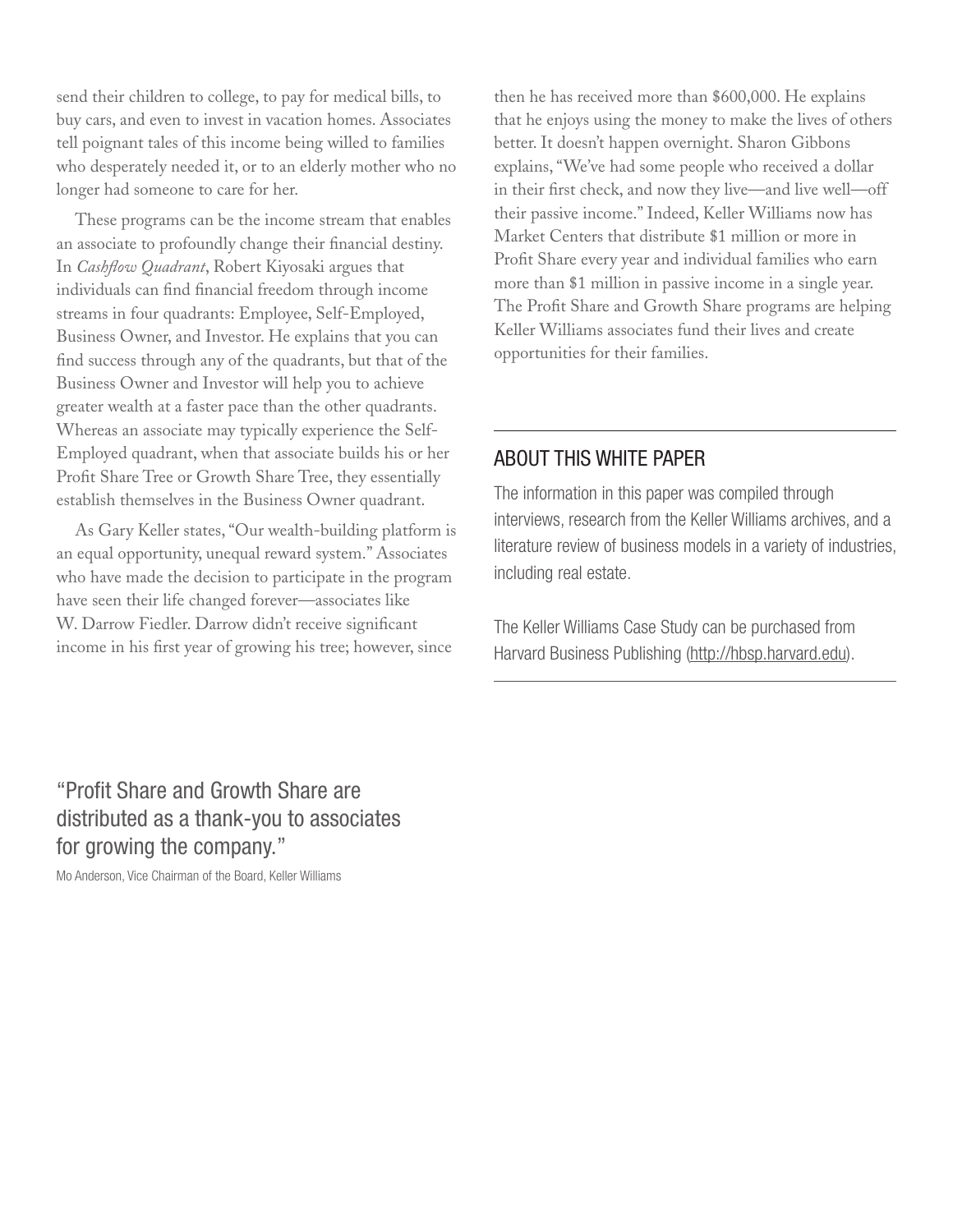"Growth Share rewards our most valuable assets: the people responsible for the explosive growth of our unique culture across the globe." Bill Soteroff, President, Keller Williams Worldwide